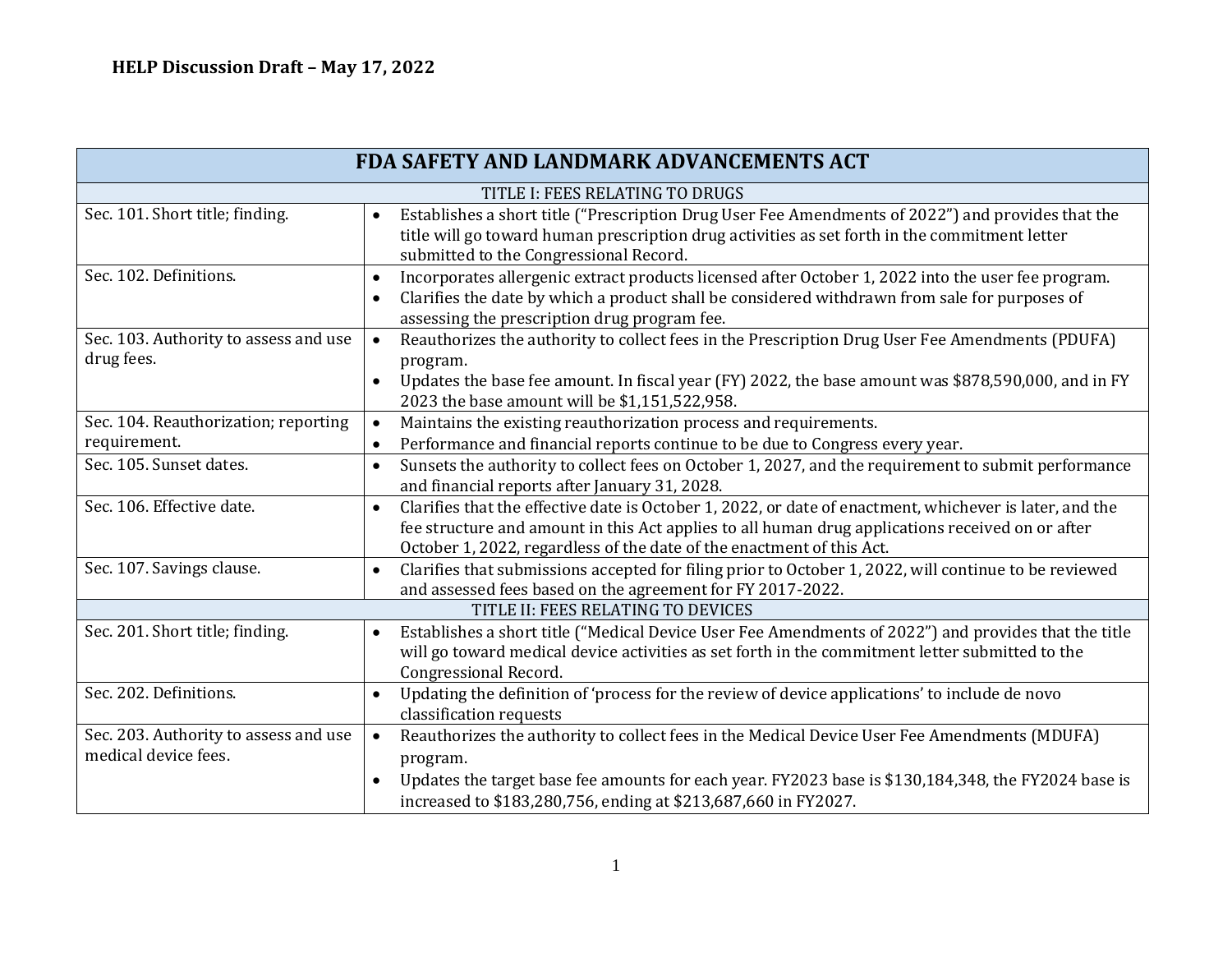|                                   | Modifies the fee for a panel track supplement from a fee equal to 75 of the fee for a premarket<br>application to a fee equal to 80 percent for a premarket application.                                                                                                                                   |
|-----------------------------------|------------------------------------------------------------------------------------------------------------------------------------------------------------------------------------------------------------------------------------------------------------------------------------------------------------|
|                                   | Modifies the fee for a premarket notification submission from a fee equal to 3.4 percent of the fee for<br>$\bullet$                                                                                                                                                                                       |
|                                   | a premarket application to 4.5 percent of the fee for a premarket application.                                                                                                                                                                                                                             |
|                                   |                                                                                                                                                                                                                                                                                                            |
|                                   | Updates the payment requirement to include de novo classification requests.                                                                                                                                                                                                                                |
|                                   | Updates the total revenue amounts and the fee amounts for premarket applications and<br>establishment registration.                                                                                                                                                                                        |
|                                   | Provides for a performance improvement adjustment to increase the base establishment registration<br>fee amounts to reflect changes in the resource needs of FDA in the event of improved review<br>performance, for FY 2025-27.                                                                           |
|                                   | Provides that such performance goals shall be based on data available as of March 31 following the<br>end of each fiscal year.                                                                                                                                                                             |
|                                   | Provides for a hiring adjustment for FY 2025-27, if the number of hires to support the process for the<br>$\bullet$<br>review of device applications falls below certain thresholds.                                                                                                                       |
|                                   | Provides for an operating reserve adjustment for FY 2023-27, that would decrease the base<br>establishment registration fee amounts, if FDA has operating reserves of carryover user fees in<br>excess of a designated amount.                                                                             |
|                                   | Provides that fees may not be assessed for the fiscal year, and FDA is not expected to meet any<br>performance goals, if the amount appropriated for the fiscal year is more than one percent less than<br>\$398,566,000, updated from \$320,825,000.                                                      |
|                                   | Updates the authorization of appropriations to include in the revenue amount the performance<br>improvement adjustment, if applicable, and in the amount of reductions the hiring and operating<br>reserve adjustment amounts, if applicable.                                                              |
| Sec. 204. Accreditation programs. | Clarifies the accreditation scheme for the conformity assessment under which the FDA accredits<br>$\bullet$<br>testing laboratories that meet certain criteria to assess the conformance of devices to certain<br>standards, and the process for secretarial review of such accredited laboratory results. |
|                                   | Reauthorizes the program for accreditation of persons for the purpose of reviewing reports                                                                                                                                                                                                                 |
|                                   | submitted under section 510(k) and making recommendations to the FDA regarding the initial                                                                                                                                                                                                                 |
|                                   | classification of devices under section $513(f)(1)$ , until 2027.                                                                                                                                                                                                                                          |
| Sec. 205. Sunset dates.           | Sunsets the authority to collect fees on October 1, 2027, and the requirement to submit performance<br>$\bullet$                                                                                                                                                                                           |
|                                   | and financial reports after January 31, 2028.                                                                                                                                                                                                                                                              |
| Sec. 206. Effective date.         | Clarifies that the effective date is October 1, 2022, or date of enactment, whichever is later, and the<br>$\bullet$                                                                                                                                                                                       |
|                                   | fee structure and amount in this Act applies to all human device applications received on or after                                                                                                                                                                                                         |
|                                   | October 1, 2022, regardless of the date of the enactment of this Act.                                                                                                                                                                                                                                      |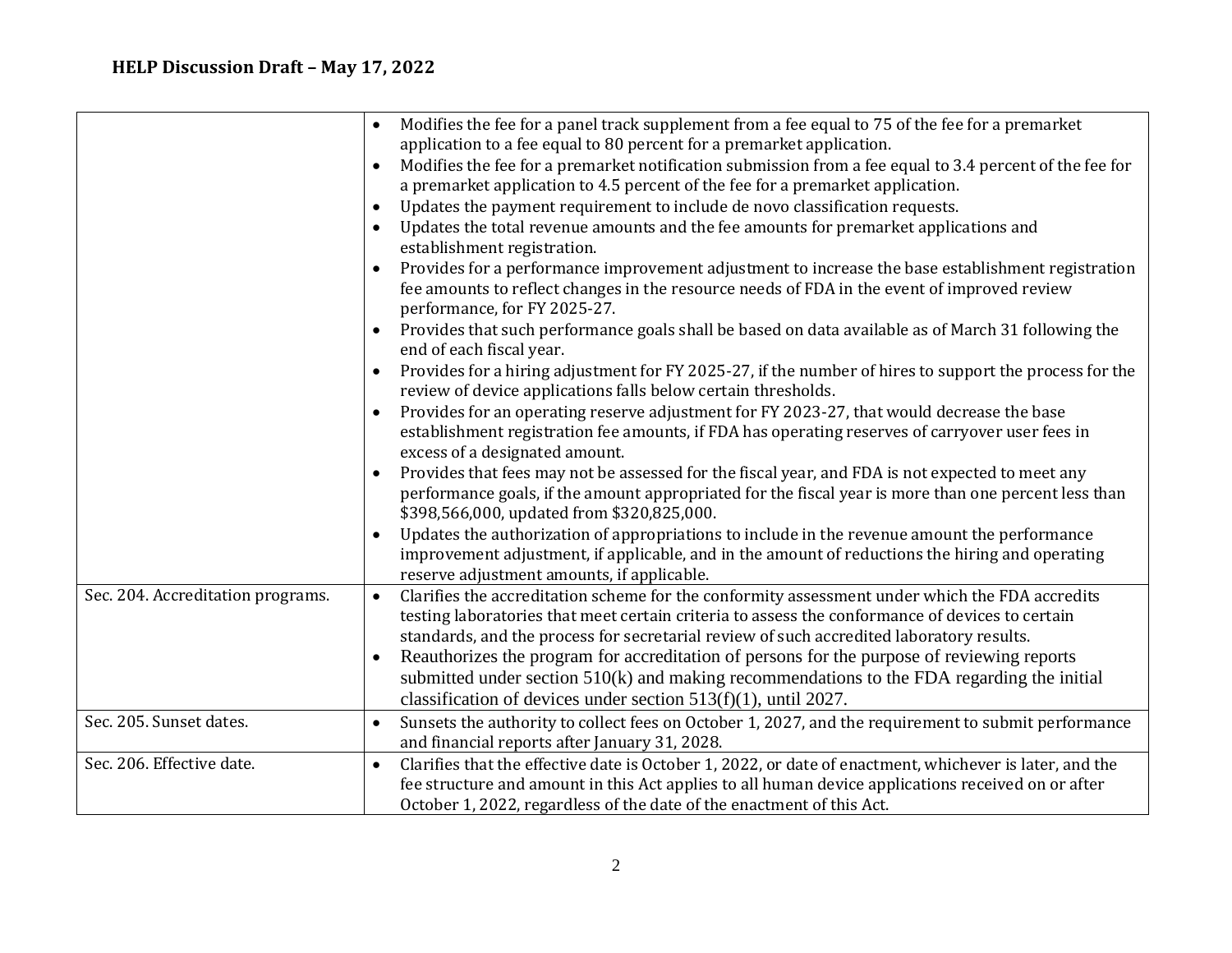| Sec. 207. Savings clause.                                                    | Clarifies that submissions accepted for filing prior to October 1, 2022, will continue to be reviewed<br>and assessed fees based on the agreement for FY 2017-2022.                                                                                                                                                                                                                                                                                                                                                                                                                                                                                                                                                                           |  |
|------------------------------------------------------------------------------|-----------------------------------------------------------------------------------------------------------------------------------------------------------------------------------------------------------------------------------------------------------------------------------------------------------------------------------------------------------------------------------------------------------------------------------------------------------------------------------------------------------------------------------------------------------------------------------------------------------------------------------------------------------------------------------------------------------------------------------------------|--|
| TITLE III: FEES RELATING TO GENERIC DRUGS                                    |                                                                                                                                                                                                                                                                                                                                                                                                                                                                                                                                                                                                                                                                                                                                               |  |
| Sec. 301. Short title; finding.                                              | Establishes a short title ("Generic Drug User Fee Amendments of 2022") and provides that the title<br>$\bullet$<br>will go toward human generic drug activities as set forth in the commitment letter submitted to the<br>Congressional Record.                                                                                                                                                                                                                                                                                                                                                                                                                                                                                               |  |
| Sec. 302. Authority to assess and use<br>human generic drug fees.            | Reauthorizes the authority to collect fees.<br>$\bullet$<br>Updates the base fee amount. In fiscal year (FY) 2022, the base amount was \$493,600,000, in FY<br>$\bullet$<br>2023 the base amount is \$582,500,000.<br>Establishes a capacity planning adjustment to reflect changes in the resource capacity needs of FDA<br>for human generic drug activities.<br>Allows the Secretary to increase the fee revenue and fees under this section, in addition to the<br>inflation and capacity planning adjustments, if an adjustment is necessary to provide operating<br>reserves of carryover user fees for human generic drug activities for not more than 8 weeks for FY<br>2024, 9 weeks for FY 2025, and 10 weeks for FY 2026 and 2027. |  |
| Sec. 303. Reauthorization; reporting                                         | Maintains the existing reauthorization process and requirements.<br>$\bullet$                                                                                                                                                                                                                                                                                                                                                                                                                                                                                                                                                                                                                                                                 |  |
| requirements.                                                                | Performance and financial reports continue to be due to Congress every year.<br>$\bullet$                                                                                                                                                                                                                                                                                                                                                                                                                                                                                                                                                                                                                                                     |  |
| Sec. 304. Sunset dates.                                                      | Sunsets the authority to collect fees on October 1, 2027, and the requirement to submit performance<br>$\bullet$<br>and financial reports after January 31, 2028.                                                                                                                                                                                                                                                                                                                                                                                                                                                                                                                                                                             |  |
| Sec. 305. Effective date.                                                    | Clarifies that the effective date is October 1, 2022, or date of enactment, whichever is later, and the<br>$\bullet$<br>fee structure and amount in this Act applies to all abbreviated new drug applications received on or<br>after October 1, 2022, regardless of the date of the enactment of this Act.                                                                                                                                                                                                                                                                                                                                                                                                                                   |  |
| Sec. 306. Savings clause.                                                    | Clarifies that abbreviated new drug applications that were received, prior approval supplements that<br>$\bullet$<br>were submitted, and drug master files that were first referenced on or after October 1, 2017, but<br>prior to October 1, 2022, will continue to be reviewed and assessed fees based on the agreement for<br>FY 2017-2022.                                                                                                                                                                                                                                                                                                                                                                                                |  |
|                                                                              | TITLE IV: FEES RELATING TO BIOSIMILAR BIOLOGICAL PRODUCTS                                                                                                                                                                                                                                                                                                                                                                                                                                                                                                                                                                                                                                                                                     |  |
| Sec. 401. Short title; finding.                                              | Establishes a short title ("Biosimilar User Fee Amendments of 2022") and provides that the title will<br>$\bullet$<br>go toward biosimilar activities as set forth in the commitment letter submitted to the Congressional<br>Record.                                                                                                                                                                                                                                                                                                                                                                                                                                                                                                         |  |
| Sec. 402. Definitions.                                                       | Removes applications for allergenic extract products from the list of applications excluded from the<br>$\bullet$<br>scope of the term biosimilar biological product applications.                                                                                                                                                                                                                                                                                                                                                                                                                                                                                                                                                            |  |
| Sec. 403. Authority to assess and use<br>biosimilar biological product fees. | Reauthorizes the authority to collect fees in the Biosimilars User Fee Amendments (BsUFA) program.<br>$\bullet$                                                                                                                                                                                                                                                                                                                                                                                                                                                                                                                                                                                                                               |  |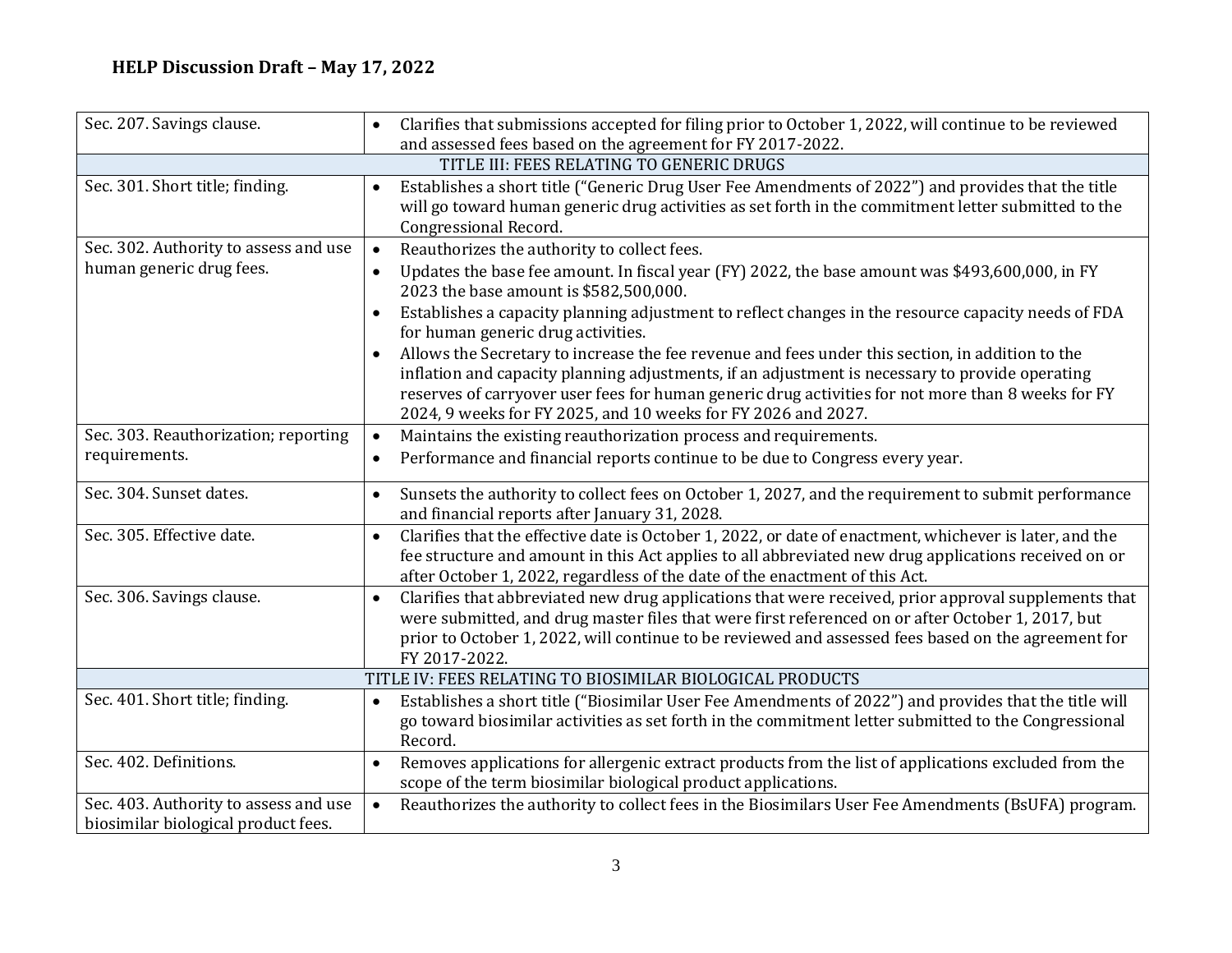|                                      | Requires that where ownership of a product is transferred, the licensee, assignee, or successor shall<br>$\bullet$<br>pay the annual biosimilar biological product development fee. |
|--------------------------------------|-------------------------------------------------------------------------------------------------------------------------------------------------------------------------------------|
|                                      |                                                                                                                                                                                     |
|                                      | Makes changes regarding the removal of persons from the biosimilar product development program.<br>$\bullet$                                                                        |
|                                      | Updates the formula for calculating the total revenue amount for each fiscal year to include the                                                                                    |
|                                      | strategic hiring and retention adjustment and the additional amounts of for \$4,428,886 for FY 2023<br>and \$320,569 for FY 2024.                                                   |
|                                      | Updates the annual base revenue to, for FY 2023 \$43,376,922, and, for FY 2024-2027 the total                                                                                       |
|                                      | revenue amount for the previous fiscal year, excluding any adjustments to the revenue amount under<br>the operating reserve adjustment.                                             |
|                                      | Requires FDA to use a capacity planning methodology in setting annual fees that FDA used in setting<br>fees for FY 2021.                                                            |
|                                      | Establishes a minimum operating reserve of carryover user fees for the process for the review of                                                                                    |
|                                      | biosimilar biological product applications, and to decrease the fees if FDA has carryover balances in                                                                               |
|                                      | excess of 33 weeks for FY 2023, 27 weeks for FY 2024, and 21 weeks for FY 2025.                                                                                                     |
|                                      | Requires a written request to qualify for a waiver or return of fees.                                                                                                               |
|                                      |                                                                                                                                                                                     |
| Sec. 404. Reauthorization; reporting | Maintains the existing reauthorization process and requirements.<br>$\bullet$                                                                                                       |
| requirements.                        | Performance and financial reports continue to be due to Congress every year.<br>$\bullet$                                                                                           |
| Sec. 405. Sunset dates.              | Sunsets the authority to collect fees on October 1, 2027, and the requirement to submit performance<br>$\bullet$<br>and financial reports after January 31, 2028.                   |
| Sec. 406. Effective date.            | Clarifies that the effective date is October 1, 2022, or date of enactment, whichever is later, and the                                                                             |
|                                      | $\bullet$<br>fee structure and amount in this Act applies to all biosimilar biological product applications received                                                                |
|                                      | on or after October 1, 2022, regardless of the date of the enactment of this Act.                                                                                                   |
| Sec. 407. Savings clause.            |                                                                                                                                                                                     |
|                                      | Clarifies that biosimilar biological product applications and supplements that were accepted for filing<br>$\bullet$                                                                |
|                                      | on or after October 1, 2017, but prior to October 1, 2022, will continue to be reviewed and assessed                                                                                |
|                                      | fees based on the agreement for FY 2017-2022.<br>TITLE V: IMPROVING REGULATION OF DRUGS AND BIOLOGICAL PRODUCTS                                                                     |
| Sec. 501. Alternatives to animal     |                                                                                                                                                                                     |
|                                      | Clarifies that drug application sponsors can use alternative testing methods to animal testing in<br>$\bullet$                                                                      |
| testing.                             | evaluating the safety and effectiveness of human drugs.                                                                                                                             |
|                                      | Clarifies that sponsors of biosimilar applications can demonstrate biosimilarity to a reference                                                                                     |
|                                      | product using alternative testing methods to animal studies.                                                                                                                        |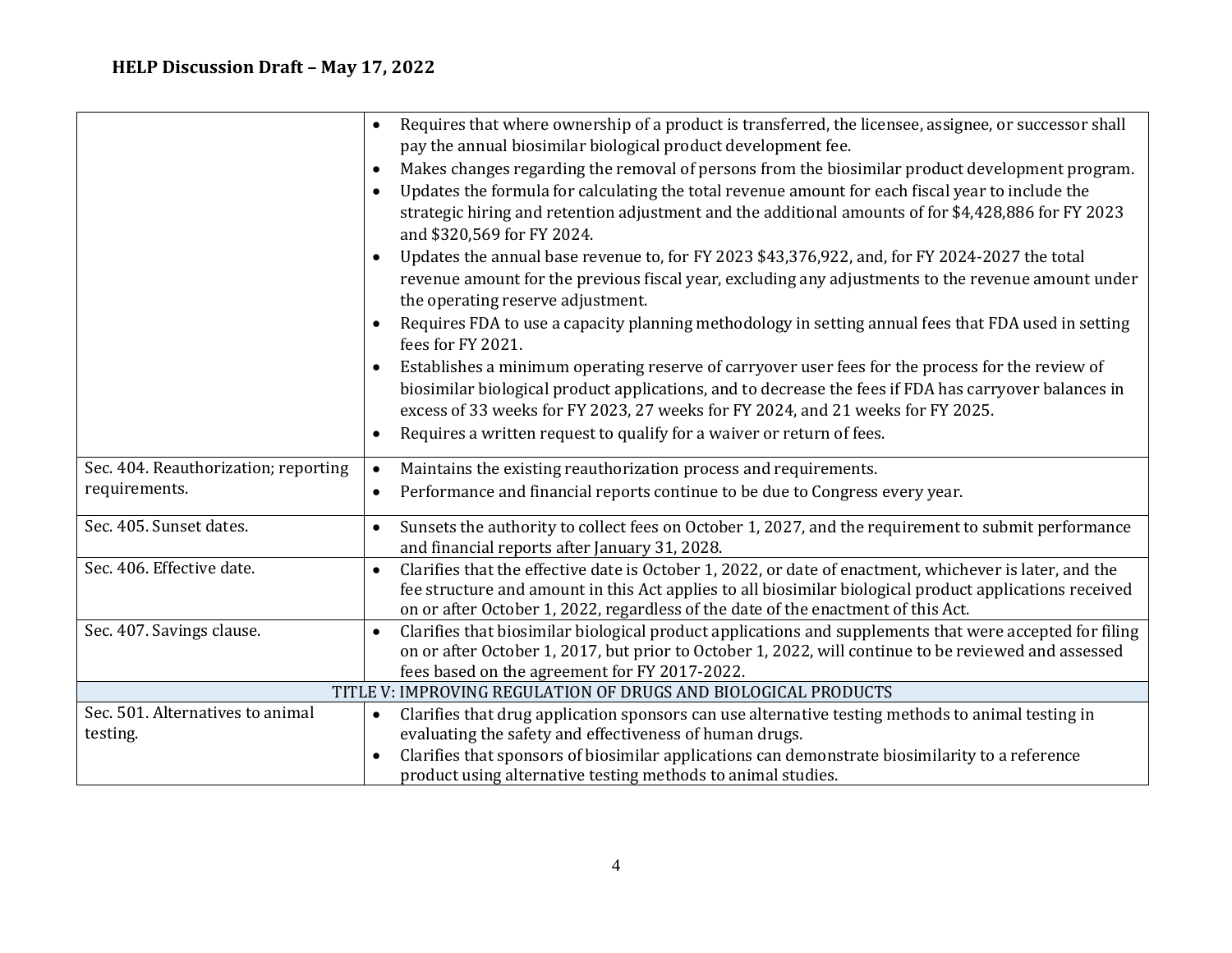| Sec. 502. Safer disposal of opioids.                                                                                           | Facilitates the disposal of opioids and other drugs with serious risks by allowing FDA to require these<br>$\bullet$<br>drugs be dispensed to patients with safe, in-home disposal systems. Clarifies that in-home disposal<br>systems are eligible to be dispensed to patients                                                                                                                                                                                                                                                                          |
|--------------------------------------------------------------------------------------------------------------------------------|----------------------------------------------------------------------------------------------------------------------------------------------------------------------------------------------------------------------------------------------------------------------------------------------------------------------------------------------------------------------------------------------------------------------------------------------------------------------------------------------------------------------------------------------------------|
| Sec. 503. Clarifications to exclusivity<br>provisions for first interchangeable<br>biosimilar biological products.             | Clarifies FDA's authority to tentatively approve a subsequent interchangeable biosimilar biological<br>$\bullet$<br>product while a first interchangeable product's period of exclusivity is pending<br>Clarifies that multiple interchangeable biosimilar biological products can share a period of first<br>$\bullet$<br>interchangeable exclusivity if they are approved on the same day and otherwise qualify for<br>exclusivity.                                                                                                                    |
| Sec. 504. Improvements to the<br>Purple Book.                                                                                  | Aligns certain reporting requirements for biologics with the reporting requirements for drugs by:<br>$\bullet$<br>Requiring holders of approved biologics license applications to report to FDA when<br>$\circ$<br>withdrawing a product from the market;<br>Requiring holders of approved biologics license applications to submit a one-time report to<br>$\circ$<br>confirm that their products listed in the Purple Book are still available for sale; and<br>Requires FDA to update the Purple Book for changes related to the status of biologics. |
|                                                                                                                                | TITLE VI: OTHER REAUTHORIZATIONS                                                                                                                                                                                                                                                                                                                                                                                                                                                                                                                         |
| Section 601. Reauthorization of the<br>critical path public-private<br>partnership.                                            | Reauthorizes the critical path public-private partnership at current authorization levels until 2027.<br>$\bullet$                                                                                                                                                                                                                                                                                                                                                                                                                                       |
| Section 602. Reauthorization of the<br>best pharmaceuticals for children<br>program.                                           | Reauthorizes funding that provides resources to conduct certain pediatric trials at current<br>$\bullet$<br>authorization funding levels until 2027.<br>$\bullet$                                                                                                                                                                                                                                                                                                                                                                                        |
| Section 603. Reauthorization of the<br>humanitarian device exemption.                                                          | Reauthorizes FDA authorities regarding the development of devices for rare conditions until 2027.<br>$\bullet$                                                                                                                                                                                                                                                                                                                                                                                                                                           |
| Section 604. Reauthorization of the<br>pediatric device consortia program                                                      | Reauthorizes FDA authority to issue grants to consortia for the development of devices for pediatric<br>$\bullet$<br>populations at current funding levels until 2027.                                                                                                                                                                                                                                                                                                                                                                                   |
| Section 605. Reauthorization of the<br>provision relating to exclusivity of<br>certain drugs containing single<br>enantiomers. | Reauthorizes section 505(u) of the Federal Food, Drug, and Cosmetic Act, which authorizes FDA to<br>$\bullet$<br>grant exclusivity for drugs containing single enantiomers until 2027.                                                                                                                                                                                                                                                                                                                                                                   |
| Section 606. Reauthorization of<br>orphan drug grants.                                                                         | Reauthorizes FDA authority regarding grants to support the development of orphan drugs until<br>2027.                                                                                                                                                                                                                                                                                                                                                                                                                                                    |
|                                                                                                                                | TITLE VII: ENHANCING FDA HIRING AUTHORITIES                                                                                                                                                                                                                                                                                                                                                                                                                                                                                                              |
| Sec. 701. Enhancing FDA hiring<br>authority for scientific, technical,<br>and professional personnel.                          | Enhances existing flexibilities and authorities for FDA to simplify and expedite the process for hiring<br>$\bullet$<br>individuals to scientific, technical, and professional positions, including personnel who work on the                                                                                                                                                                                                                                                                                                                            |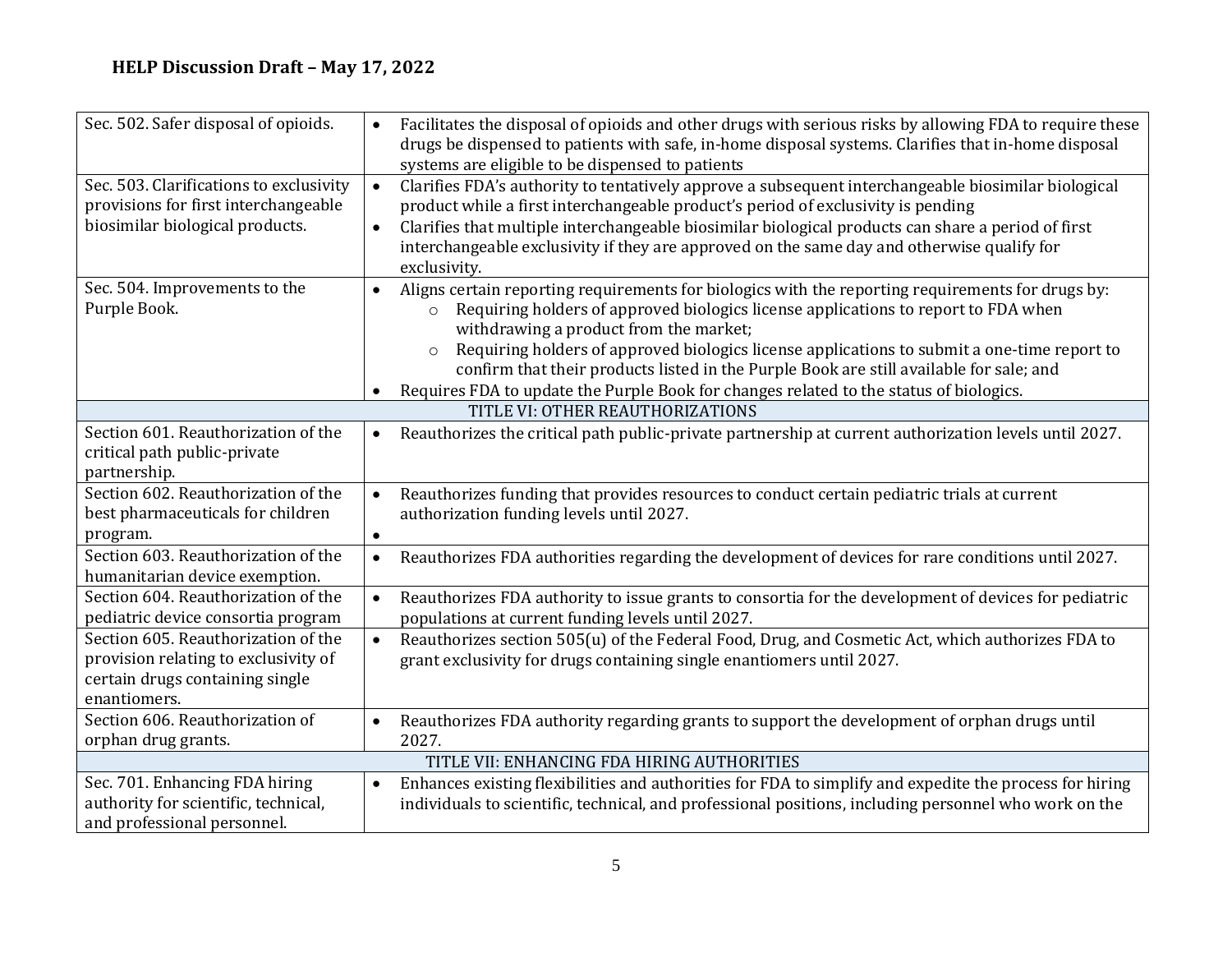|                                    | regulation of food, in addition to personnel who work on medical products, to enable the Agency to                 |
|------------------------------------|--------------------------------------------------------------------------------------------------------------------|
|                                    | recruit and retain outstanding, highly qualified individuals for these positions.                                  |
| Sec. 702. Strategic workforce plan | Requires the Secretary of HHS to develop and implement a strategic workforce plan that includes<br>$\bullet$       |
| and report.                        | strategic goals and priorities for recruiting, hiring, training, developing, and retaining a qualified             |
|                                    | workforce, and establishes metrics and milestones for measuring progress in achieving those goals                  |
|                                    | and priorities.                                                                                                    |
|                                    | The Secretary shall publish this plan by September 30, 2023, and at least every four years thereafter.             |
|                                    | Each FDA center shall develop and update their own strategic plans informed by the agency-wide                     |
|                                    | FDA plan.                                                                                                          |
|                                    | TITLE VIII: ADVANCING REGULATION OF COSMETICS, DIETARY SUPPLEMENTS, AND IN VITRO CLINICAL TESTS                    |
| Subtitle A. Cosmetics.             |                                                                                                                    |
| Sec. 801. Short title.             | Establishes a short title "Modernization of Cosmetics Regulation Act of 2022."<br>$\bullet$                        |
| Sec. 802. Amendments to cosmetic   | Amends Chapter VI of the Federal Food, Drug, and Cosmetic Act to include new provisions for cosmetic               |
| requirements.                      | products.                                                                                                          |
|                                    |                                                                                                                    |
| Sec. 604. Definitions.             | Provides definitions for the terms adverse event, cosmetic product, facility, responsible person, and<br>$\bullet$ |
|                                    | serious adverse event.                                                                                             |
| Sec. 605. Adverse Events.          | Requires responsible persons to submit reports of serious adverse events to FDA no later than 15<br>$\bullet$      |
|                                    | days after receiving the report.                                                                                   |
|                                    | Requires responsible persons to maintain records related to each report of an adverse event for a                  |
|                                    | period of 6 years, and authorizes FDA to have access such records during an inspection.                            |
|                                    | Provides that FDA may request a complete list of ingredients in specific fragrances or flavors in a                |
|                                    | cosmetic product, if FDA has reasonable grounds to believe that an ingredient or combination of                    |
|                                    | ingredients has caused a serious adverse event.                                                                    |
|                                    |                                                                                                                    |
| Sec. 606. Good Manufacturing       | Requires FDA to establish good manufacturing practice regulations. Such regulations shall be, to the               |
| Practice.                          | extent practicable and appropriate, consistent with national and international standards, and may                  |
|                                    | allow FDA to inspect records necessary to demonstrate compliance with good manufacturing                           |
|                                    | practice regulations during an inspection.                                                                         |
|                                    | Requires FDA, in establishing good manufacturing practice regulations, to take into account the size               |
|                                    | and scope of businesses engaged in the manufacture of cosmetics, the public health risks of such                   |
|                                    |                                                                                                                    |
|                                    | cosmetics, and provide sufficient flexibility to be practicable for all sizes and types of manufacturing           |
|                                    | facilities subject to the regulations.                                                                             |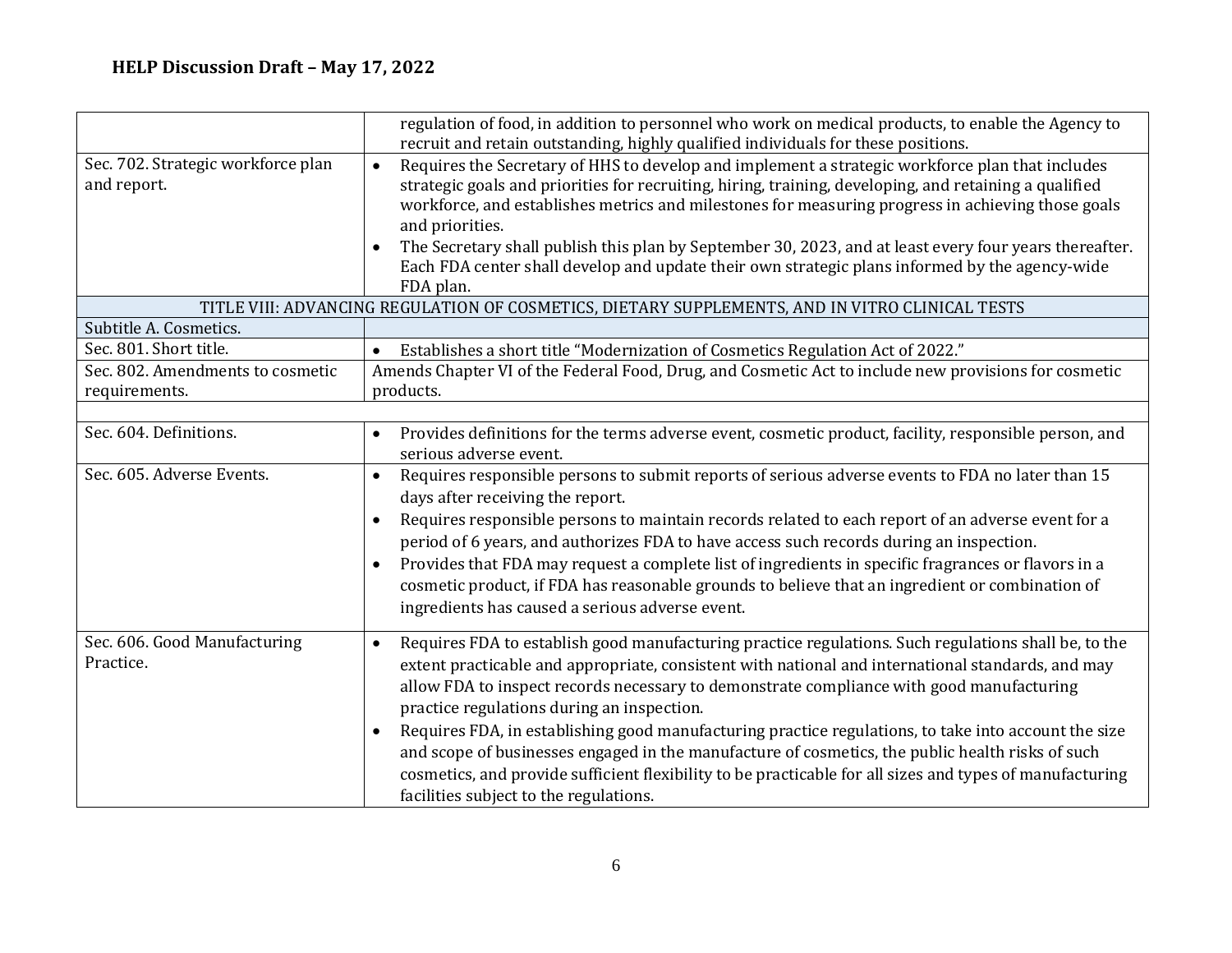|                                                | Requires FDA to issue proposed regulations on good manufacturing practice no later than two years<br>after enactment and issue final regulations no later than three years after enactment.                                                                                                                                                                                                                                                                                                                                                                                                                                                                                                                                                                                                                                                                                                                                                                                                                                                                                                                                                                                                                                                                                                                                                                                                                                                                                                                                                                                                                                                                                                                                                                                                                                                                                                                                                                                                                                                                                                                                                                                                                                                                                                                                                                                                              |
|------------------------------------------------|----------------------------------------------------------------------------------------------------------------------------------------------------------------------------------------------------------------------------------------------------------------------------------------------------------------------------------------------------------------------------------------------------------------------------------------------------------------------------------------------------------------------------------------------------------------------------------------------------------------------------------------------------------------------------------------------------------------------------------------------------------------------------------------------------------------------------------------------------------------------------------------------------------------------------------------------------------------------------------------------------------------------------------------------------------------------------------------------------------------------------------------------------------------------------------------------------------------------------------------------------------------------------------------------------------------------------------------------------------------------------------------------------------------------------------------------------------------------------------------------------------------------------------------------------------------------------------------------------------------------------------------------------------------------------------------------------------------------------------------------------------------------------------------------------------------------------------------------------------------------------------------------------------------------------------------------------------------------------------------------------------------------------------------------------------------------------------------------------------------------------------------------------------------------------------------------------------------------------------------------------------------------------------------------------------------------------------------------------------------------------------------------------------|
| Sec. 607. Registration and Product<br>Listing. | Requires persons that own or operate a manufacturing facility for cosmetic products to register each<br>$\bullet$<br>facility.<br>Requires registrants to renew registrations biennially, and otherwise notify FDA within 60 days of<br>any changes to information registrants are required to submit as part of registration.<br>Requires FDA to provide for an abbreviated registration renewal process for persons that own or<br>operate facilities that have not been required to submit any changes since the time of last<br>registration.<br>Imposes requirements for the format and contents of registration.<br>Requires responsible persons to submit a product listing for each cosmetic product.<br>Requires responsible persons to submit product listings not later than 1 year after the date of<br>enactment or, for a product first marketed after the date of enactment, within 120 days of marketing<br>the product.<br>Provides for an abbreviated renewal process for product listings for which there have been no<br>change since the previous listing.<br>Imposes requirements for the contents of listing, including the manufacturing facility registration<br>number, a list of ingredients in the cosmetic product, and the product listing number.<br>Provides that a single listing submission for a cosmetic product may include multiple cosmetic<br>products with identical formulations or formulations that differ only with respect to colors,<br>fragrances, flavors, or quantity of contents.<br>Requires responsible persons to submit any updates to a product listing annually.<br>Requires FDA to issue facility registration and product listing numbers at the time of initial<br>registration or listing, and clarifies that facility registration numbers shall be considered confidential<br>commercial information.<br>Provides that FDA may suspend the registration of a facility if FDA determines that a cosmetic<br>product manufactured by a registered facility has a reasonable probability of causing serious adverse<br>health consequences or death to humans and FDA has a reasonable belief that other products<br>manufactured by the facility may be similarly affected.<br>The suspension of cosmetics facilities is similar to the current process for food facilities, and<br>$\circ$<br>contains certain guardrails and limitations. |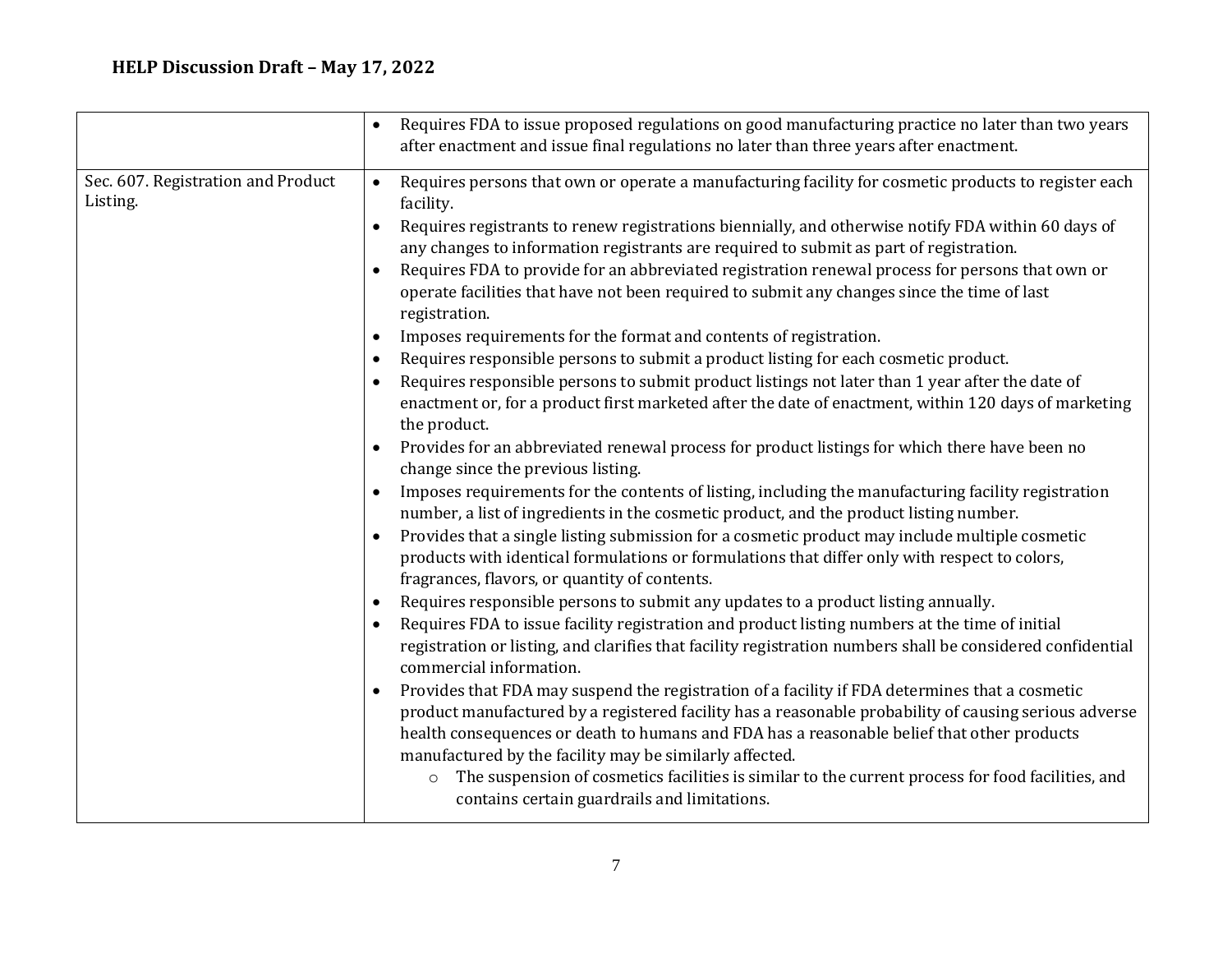| Sec. 608. Safety Substantiation. | Requires responsible persons to ensure, and maintain records supporting, that there is adequate<br>$\bullet$<br>substantiation of safety for cosmetic products.<br>Provides that, for purposes of determining whether a product is safe, FDA may consider, as<br>appropriate and available, the cumulative or other relevant exposure to the cosmetic product or any<br>ingredient in the product.<br>Exempts coal tar hair dye from the safety substantiation requirements, and instead relies on the<br>$\bullet$                                                                                                                                                |
|----------------------------------|--------------------------------------------------------------------------------------------------------------------------------------------------------------------------------------------------------------------------------------------------------------------------------------------------------------------------------------------------------------------------------------------------------------------------------------------------------------------------------------------------------------------------------------------------------------------------------------------------------------------------------------------------------------------|
|                                  | current provisions in Section 601 of the Federal Food, Drug, and Cosmetic Act for such products.                                                                                                                                                                                                                                                                                                                                                                                                                                                                                                                                                                   |
| Sec. 609. Labeling.              | Requires cosmetic product labels to include contact information through which the responsible<br>$\bullet$<br>person can receive adverse event reports.                                                                                                                                                                                                                                                                                                                                                                                                                                                                                                            |
|                                  | Requires responsible persons to identify on the label of a cosmetic product each fragrance allergen in<br>such product.                                                                                                                                                                                                                                                                                                                                                                                                                                                                                                                                            |
|                                  | Requires FDA to determine by regulation the substances that are fragrance allergens, with a<br>proposed regulation to be issued not later than one year after enactment that takes into<br>consideration international, state, and local requirements for allergen disclosure, including<br>requirements in the European Union.<br>Requires certain labeling for cosmetic product that are intended to be used only by licensed<br>professionals to bear a label that the product shall be administered or used only by licensed<br>professionals and includes the same information on its label that is required of cosmetics products<br>intended for consumers. |
| Sec. 610. Records.               | Authorizes FDA to access and copy certain records related to a cosmetic product, including safety<br>$\bullet$<br>substantiation records, if FDA has a reasonable belief that a cosmetic product, including an ingredient<br>in such cosmetic product, is likely to be adulterated such that the use or exposure to the product<br>presents a threat of serious adverse health consequences or death to humans.<br>Provides appropriate protections for trade secret or confidential information as part of the access to<br>such records.                                                                                                                         |
| Sec. 611. Mandatory Recall.      | Provides FDA the authority to order a recall of a cosmetic product if FDA determines that there is a<br>$\bullet$<br>reasonable probability that a cosmetic is adulterated or misbranded and the use or exposure to the<br>cosmetic will cause serious adverse health consequences or death.                                                                                                                                                                                                                                                                                                                                                                       |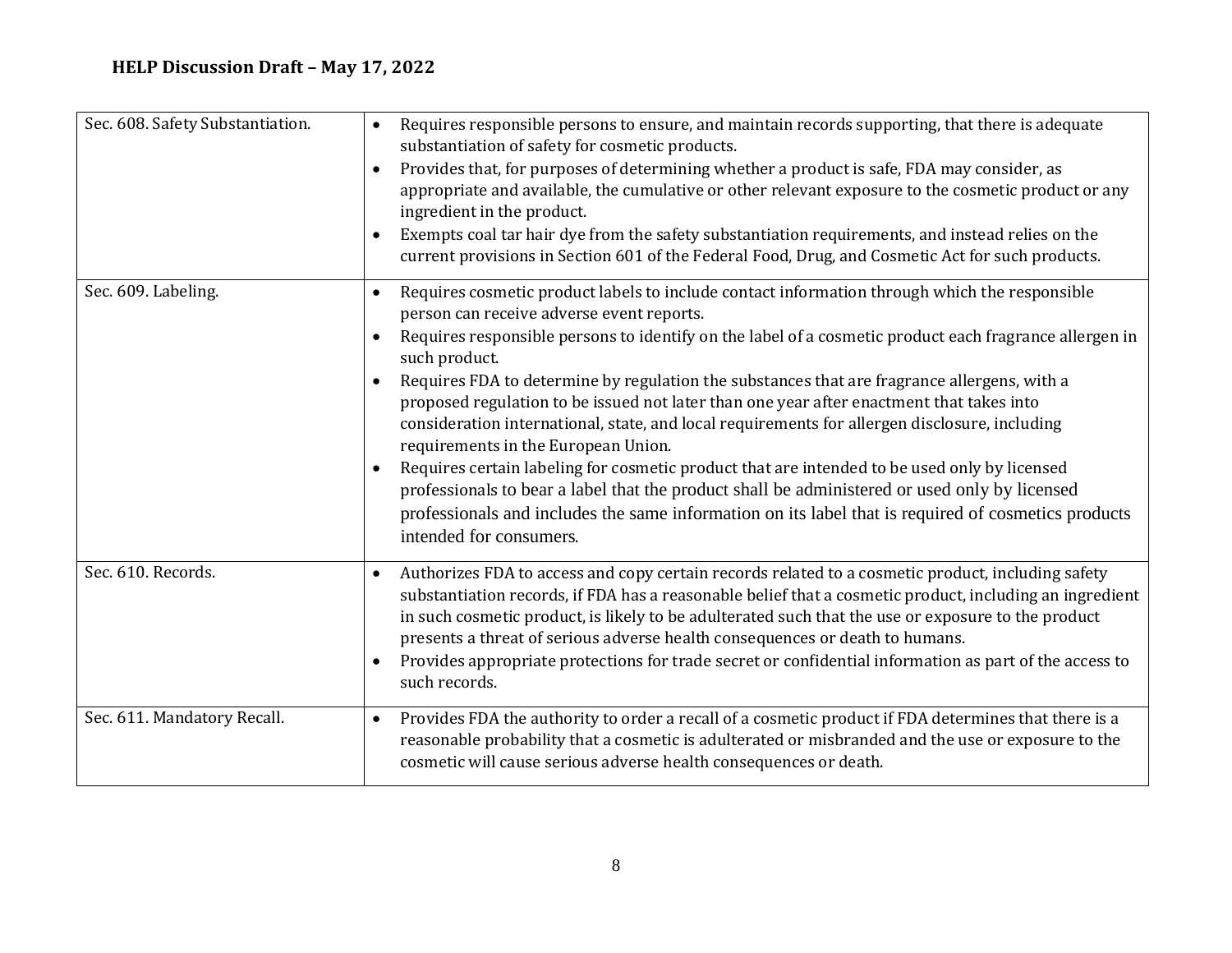| Sec. 612. Small Businesses.                                 | Provides certain exemptions for small businesses with average gross annual sales for the previous<br>three-year period is less than \$1,000,000.                                                                                                                                                                                                                                                                                                                                                                                                                                                                                                                                                                                                                                                                                                                                                                                                                                                                                                                                                                                                                                                                                                                                                                                                                                                                 |
|-------------------------------------------------------------|------------------------------------------------------------------------------------------------------------------------------------------------------------------------------------------------------------------------------------------------------------------------------------------------------------------------------------------------------------------------------------------------------------------------------------------------------------------------------------------------------------------------------------------------------------------------------------------------------------------------------------------------------------------------------------------------------------------------------------------------------------------------------------------------------------------------------------------------------------------------------------------------------------------------------------------------------------------------------------------------------------------------------------------------------------------------------------------------------------------------------------------------------------------------------------------------------------------------------------------------------------------------------------------------------------------------------------------------------------------------------------------------------------------|
| Sec. 613. Exemption for Certain<br>Products and Facilities. | Exempts products and facilities that are also subject to the drug and device chapters of the Federal<br>$\bullet$<br>Food, Drug, and Cosmetic Act, such as over-the-counter drugs and devices, from requirements under<br>the Modernization of Cosmetics Regulation Act of 2022, except for certain labeling requirements.                                                                                                                                                                                                                                                                                                                                                                                                                                                                                                                                                                                                                                                                                                                                                                                                                                                                                                                                                                                                                                                                                       |
| Sec. 614. Preemption.                                       | Provides that no state or political subdivision of a state may establish or continue in effect any<br>$\bullet$<br>requirement for cosmetics that is different from or in addition to any requirement in Chapter VI of<br>the Federal Food, Drug, and Cosmetic Act with respect to registration and product listing, good<br>manufacturing practice, recordkeeping, recalls, adverse event report, or safety substantiation.<br>Clarifies that the Modernization of Cosmetics Regulation Act of 2022 does not preempt any state laws<br>other than those laws that are expressly preempted.<br>Clarifies that the language in the Modernization of Cosmetics Regulation Act of 2022 does not<br>$\bullet$<br>preempt any state from prohibiting the use or limiting the amount of an ingredient in a cosmetic<br>product.<br>Provides that the Modernization of Cosmetics Regulation Act of 2022, nor any other requirement<br>$\bullet$<br>shall be construed to modify, preempt, or displace any actions for damages or the liability of any<br>person under the law of any state, whether statutory or based in common law.<br>Clarifies that the preemption and savings language in the Modernization of Cosmetics Regulation Act<br>$\bullet$<br>of 2022 do not affect the provisions under section 752 of the Federal Food, Drug, and Cosmetic Act<br>(preemption for labeling or packaging of cosmetics). |
| Sec. 803. Enforcement and                                   | New enforcement provisions become effective one year after enactment of the Modernization of<br>$\bullet$                                                                                                                                                                                                                                                                                                                                                                                                                                                                                                                                                                                                                                                                                                                                                                                                                                                                                                                                                                                                                                                                                                                                                                                                                                                                                                        |
| conforming amendments.                                      | Cosmetics Regulation Act of 2022.<br>Provides that failure to register or submit listing information, refusal or failure to follow a recall<br>$\bullet$<br>order, and failure to comply with adverse event reporting requirements are prohibited acts under<br>the Federal Food, Drug, and Cosmetic Act.                                                                                                                                                                                                                                                                                                                                                                                                                                                                                                                                                                                                                                                                                                                                                                                                                                                                                                                                                                                                                                                                                                        |
|                                                             | Provides that cosmetic products are adulterated if they are manufactured under conditions that do<br>$\bullet$<br>not meet good manufacturing practice regulations or do not have adequate substantiation for safety.<br>Provides that cosmetic products are misbranded if they are not in compliance with labeling<br>requirements contained in the Modernization of Cosmetics Regulation Act of 2022.                                                                                                                                                                                                                                                                                                                                                                                                                                                                                                                                                                                                                                                                                                                                                                                                                                                                                                                                                                                                          |
| Sec. 804. Records inspection.                               | Makes conforming edits to Section 704 of the Federal Food, Drug, and Cosmetic Act to provide that<br>$\bullet$<br>FDA inspections shall extend to records and information, such as safety substantiation information,<br>when the applicable standard is met.                                                                                                                                                                                                                                                                                                                                                                                                                                                                                                                                                                                                                                                                                                                                                                                                                                                                                                                                                                                                                                                                                                                                                    |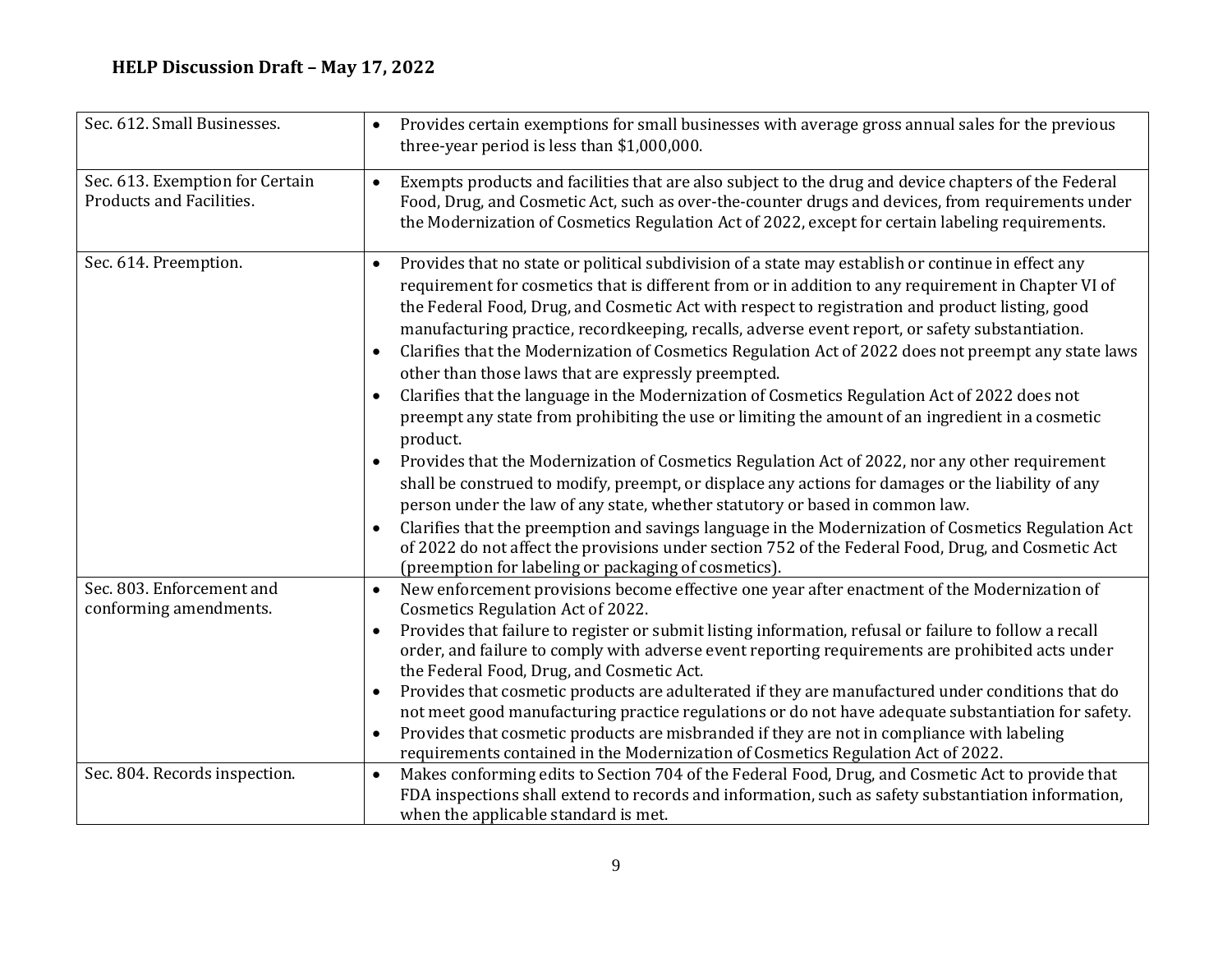| Sec. 805. Talc-containing cosmetics.<br>Sec. 806. Funding. | Requires FDA to promulgate proposed regulations to establish testing methods for detecting and<br>identifying asbestos in talc-containing cosmetic products not later than one year after the date of<br>enactment of the Modernization of Cosmetics Regulation Act of 2022, and to issue final regulations<br>not later than 180 days after the date on which the public comment period on the proposed<br>regulations closes.<br>Authorizes to be appropriated to FDA [\$xxx] for each of the fiscal years 2023 through 2029 and such<br>$\bullet$ |
|------------------------------------------------------------|------------------------------------------------------------------------------------------------------------------------------------------------------------------------------------------------------------------------------------------------------------------------------------------------------------------------------------------------------------------------------------------------------------------------------------------------------------------------------------------------------------------------------------------------------|
|                                                            | sums as may be necessary for each of the subsequent fiscal years.                                                                                                                                                                                                                                                                                                                                                                                                                                                                                    |
| Subtitle B. Dietary supplements.                           |                                                                                                                                                                                                                                                                                                                                                                                                                                                                                                                                                      |
| Sec. 811. Regulation of Dietary<br>Supplements.            | Amends chapter IV of the FDCA to include a new provisions related to dietary supplements.<br>$\bullet$                                                                                                                                                                                                                                                                                                                                                                                                                                               |
|                                                            |                                                                                                                                                                                                                                                                                                                                                                                                                                                                                                                                                      |
| Sec. 403D. Dietary Supplement<br>Listing Requirement.      | Requires responsible persons to list with FDA the dietary supplements they manufacture, pack, or<br>$\bullet$<br>distribute.                                                                                                                                                                                                                                                                                                                                                                                                                         |
|                                                            | Requires each listing to contain certain information, primarily information that is required to appear<br>$\bullet$<br>on dietary supplement labels.                                                                                                                                                                                                                                                                                                                                                                                                 |
|                                                            | Allows for a single listing submission for a dietary supplement to include multiple dietary<br>supplements with identical formulations that differ only with respect to color, additives, or<br>flavorings, regardless of package size.                                                                                                                                                                                                                                                                                                              |
|                                                            | Requires the listing submission of a dietary supplement at the time of introduction into interstate<br>commerce.                                                                                                                                                                                                                                                                                                                                                                                                                                     |
|                                                            | Requires responsible persons to notify FDA within one year of discontinuance of a dietary<br>supplement.                                                                                                                                                                                                                                                                                                                                                                                                                                             |
|                                                            | Requires responsible persons to submit changes to listing information at the time the dietary<br>$\bullet$<br>supplement is introduced into interstate commerce.                                                                                                                                                                                                                                                                                                                                                                                     |
|                                                            | Requires FDA to provide a listing number for each dietary supplement and a process for reserving<br>such listing numbers.                                                                                                                                                                                                                                                                                                                                                                                                                            |
|                                                            | Requires FDA to establish and maintain a publicly available, electronic database for some listing<br>information.                                                                                                                                                                                                                                                                                                                                                                                                                                    |
|                                                            | Authorizes [\$xxx] to be appropriated to FDA to conduct the activities under this section.                                                                                                                                                                                                                                                                                                                                                                                                                                                           |
|                                                            | Authorizes FDA to obtain, upon request, from responsible persons the name and address of dietary                                                                                                                                                                                                                                                                                                                                                                                                                                                     |
|                                                            | ingredient suppliers.                                                                                                                                                                                                                                                                                                                                                                                                                                                                                                                                |
|                                                            | Requires FDA to publish final guidance on new dietary ingredient notifications no later than 18<br>months after the date of enactment of this Act.                                                                                                                                                                                                                                                                                                                                                                                                   |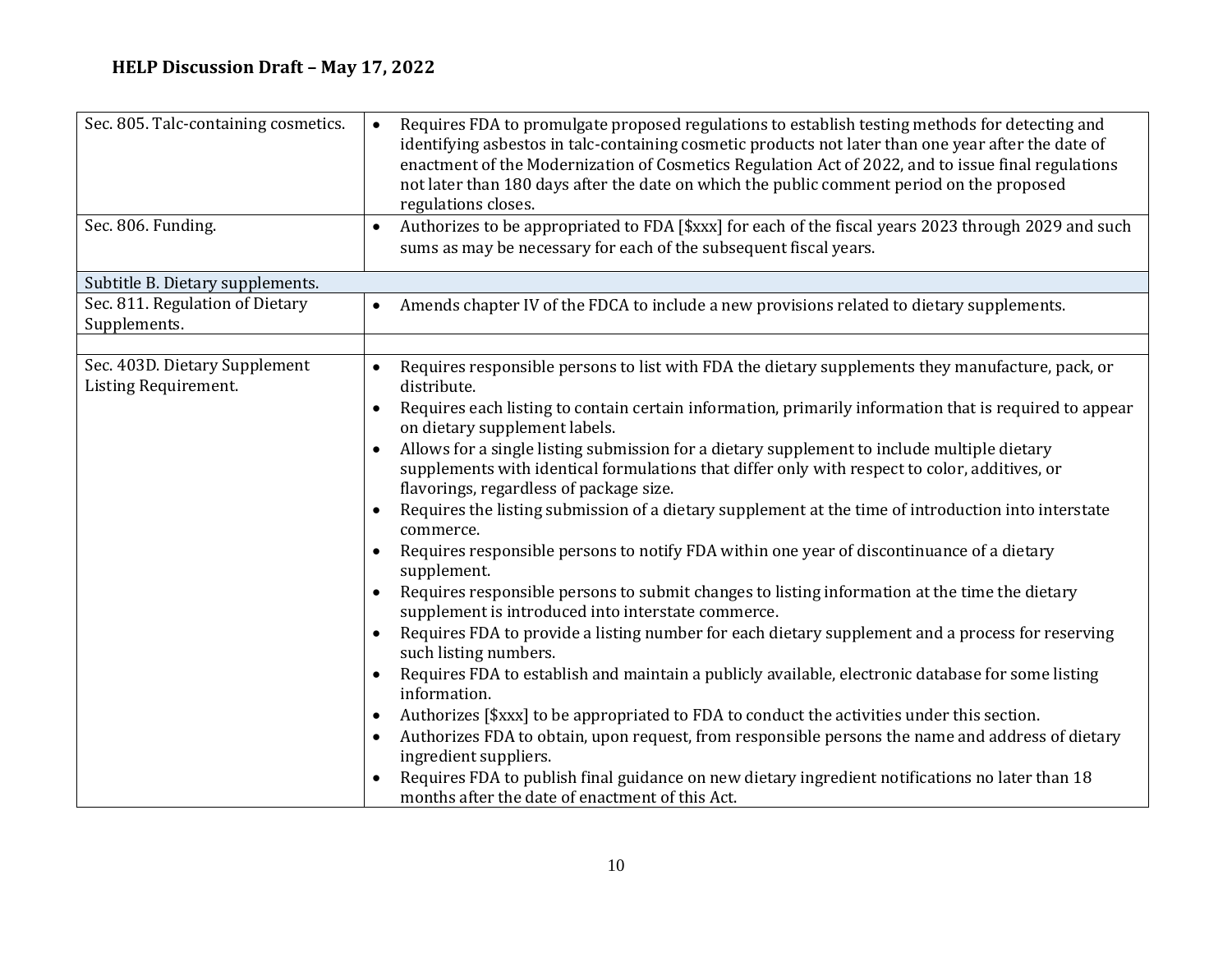|                                                          | Requires FDA to direct resources to inspections of facilities, suppliers, and dietary supplement types<br>that present a high risk to public health.<br>Renders misbranded dietary supplements for which a responsible person has failed to comply with<br>the listing requirements under this section.<br>Makes the introduction into interstate commerce of any product marketed as a dietary supplement<br>that does not meet the definition of a dietary supplement under the Federal Food, Drug, and Cosmetic<br>Act a new prohibited act.<br>Makes the introduction into interstate commerce of a dietary supplement that has been<br>manufactured by or for a person who has been debarred a new prohibited act. |
|----------------------------------------------------------|-------------------------------------------------------------------------------------------------------------------------------------------------------------------------------------------------------------------------------------------------------------------------------------------------------------------------------------------------------------------------------------------------------------------------------------------------------------------------------------------------------------------------------------------------------------------------------------------------------------------------------------------------------------------------------------------------------------------------|
| Subtitle C. In vitro clinical tests.                     |                                                                                                                                                                                                                                                                                                                                                                                                                                                                                                                                                                                                                                                                                                                         |
| Section 821. Short Title and Table of<br>Contents.       | Title of the bill is the Verifying Accurate Leading-edge IVCT Development (VALID) Act of 2022.<br>$\bullet$                                                                                                                                                                                                                                                                                                                                                                                                                                                                                                                                                                                                             |
| Section 822. Definitions.                                | Provides definitions of relevant terms, including for an in vitro clinical test (IVCT). Clarifies that IVCT<br>$\bullet$<br>components - including blood, blood components, or human cells or tissues, laboratory equipment<br>and personal protective equipment - are excluded from the definition of IVCT.                                                                                                                                                                                                                                                                                                                                                                                                            |
| Section 823. Regulation of In Vitro<br>Clinical Tests.   | Amends the FDCA to include a new subchapter J for in vitro clinical tests.<br>$\bullet$                                                                                                                                                                                                                                                                                                                                                                                                                                                                                                                                                                                                                                 |
|                                                          |                                                                                                                                                                                                                                                                                                                                                                                                                                                                                                                                                                                                                                                                                                                         |
| Section 587. Definitions.                                | Defines relevant terms used throughout the remainder of the Act, including the definitions for<br>analytical and clinical validity of an IVCT, instruments, developer, technology, mitigating measures,<br>high-risk, moderate-risk, and low-risk tests, and first-of-a-kind tests.                                                                                                                                                                                                                                                                                                                                                                                                                                     |
| Section 587A. Regulation of In Vitro.<br>Clinical Tests. | Clarifies that an IVCT shall be subject to the new regulatory requirements of Subchapter J, as added<br>$\bullet$<br>by this Act to be offered in interstate commerce.                                                                                                                                                                                                                                                                                                                                                                                                                                                                                                                                                  |
|                                                          | Specifies that IVCT developers can transfer or sell an IVCT with premarket approval or technology<br>certification.<br>Authorizes FDA to issue regulations to implement the Subchapter J.                                                                                                                                                                                                                                                                                                                                                                                                                                                                                                                               |
| Section 587B. Premarket Review.                          | Provides details for the premarket, abbreviated premarket, and supplemental application review and<br>$\bullet$<br>approval process.<br>Outlines the information required in premarket, abbreviated premarket, and supplemental                                                                                                                                                                                                                                                                                                                                                                                                                                                                                         |
|                                                          | applications for an IVCT in order to ensure the test meets the applicable analytical and clinical<br>validity standard required.<br>Provides the pathway to market for test instruments and instrument families.<br>$\bullet$<br>Includes details related to an application for abbreviated premarket approval for eligible IVCTs,<br>including moderate-risk IVCTs, test instruments, and specimen receptacles.                                                                                                                                                                                                                                                                                                        |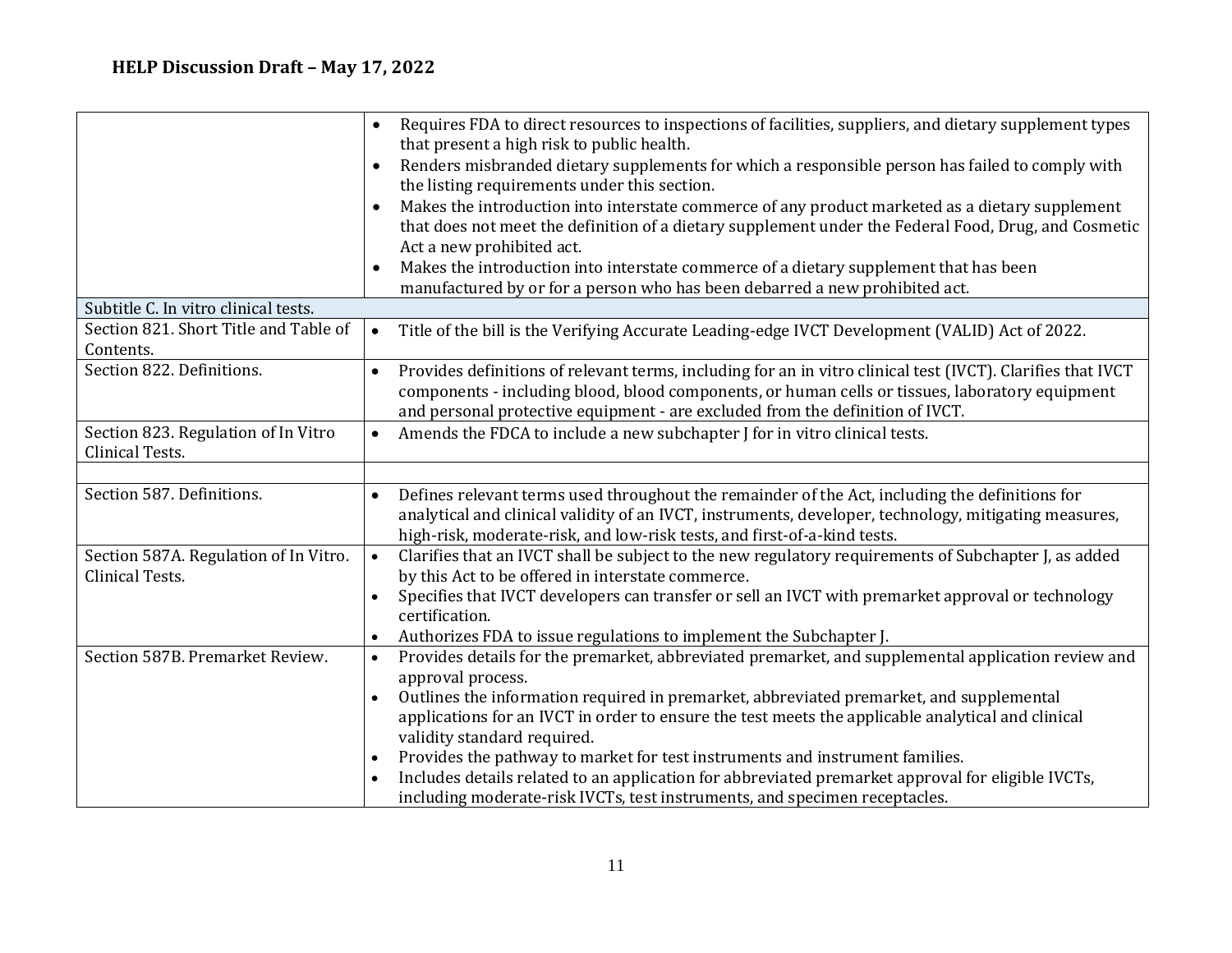| Section 587C. Exemptions.          | Establishes conditions for certain IVCTs to qualify for an exemption from the IVCT premarket review                 |  |
|------------------------------------|---------------------------------------------------------------------------------------------------------------------|--|
|                                    | process and certain other requirements under VALID.                                                                 |  |
|                                    | IVCTs that may qualify for such exemptions include low-risk IVCTs, humanitarian use IVCTs, custom<br>$\bullet$      |  |
|                                    | and low volume IVCTs, modified IVCTs, and manual IVCTs.                                                             |  |
|                                    | Clarifies the types of modifications to IVCTs with premarket approval that can be made without                      |  |
|                                    | additional FDA review $(e.g.,$ changes that do not affect the analytical or clinical validity of the IVCT).         |  |
| Section 587D. Technology           | Establishes a technology certification pathway for a developer of moderate-risk IVCTs to be certified<br>$\bullet$  |  |
| Certification.                     | to offer multiple tests, using the same technology, and does not require FDA to review each test                    |  |
|                                    | individually.                                                                                                       |  |
|                                    | A technology certification provides that IVCT developers can continue innovating and offering certain               |  |
|                                    | IVCT within the scope of a technology certification order issued by FDA, as long as IVCTs remain                    |  |
|                                    | within the scope of the order.                                                                                      |  |
|                                    | Requires an IVCT developer to submit a representative IVCT for FDA to review to help determine the                  |  |
|                                    | scope of the technology certification order.                                                                        |  |
|                                    | Outlines the parameters and eligibility requirements for a technology certification application.                    |  |
|                                    | Requires FDA to issue regulations on the technology certification pathway, which shall be subject to                |  |
|                                    | public comment for a minimum of 60 days.                                                                            |  |
|                                    | Requires FDA to submit annual reports to Congress for a five-year period to provide updates on the                  |  |
|                                    | status of the technology certification pathway.                                                                     |  |
| Section 587E. Mitigating Measures. | Permits FDA to establish mitigating measures for IVCTs with the same intended use.<br>$\bullet$                     |  |
|                                    | Mitigating measures can be established to reduce or control the risk of a test, and may be applied to<br>$\bullet$  |  |
|                                    | down class the risk of an IVCT.                                                                                     |  |
|                                    | Clarifies that mitigating measures required for IVCTs regulated as special controls for devices before<br>$\bullet$ |  |
|                                    | the enactment of this Act will remain in effect unless FDA changes or withdraws them.                               |  |
| Section 587F. Regulatory Pathway   | Establishes a voluntary process to provide clarity to developers regarding the risk classification of<br>$\bullet$  |  |
| Designation.                       | their IVCTs.                                                                                                        |  |
|                                    | The process may be initiated by the developer or FDA.<br>$\circ$                                                    |  |
|                                    | FDA may determine whether mitigating measures are sufficient to support a proposed<br>$\circ$                       |  |
|                                    | risk classification through the process.                                                                            |  |
|                                    | FDA may redesignate certain IVCTs in response to new information that requires or<br>$\circ$                        |  |
|                                    | allows for a change to the risk classification an IVCT.                                                             |  |
|                                    | Establishes a process for developers to request and receive informal feedback from FDA before                       |  |
|                                    | submitting an application which may include feedback regarding the submission process, the                          |  |
|                                    |                                                                                                                     |  |
|                                    | appropriate regulatory pathway for an IVCT, and investigational plans for an IVCT.                                  |  |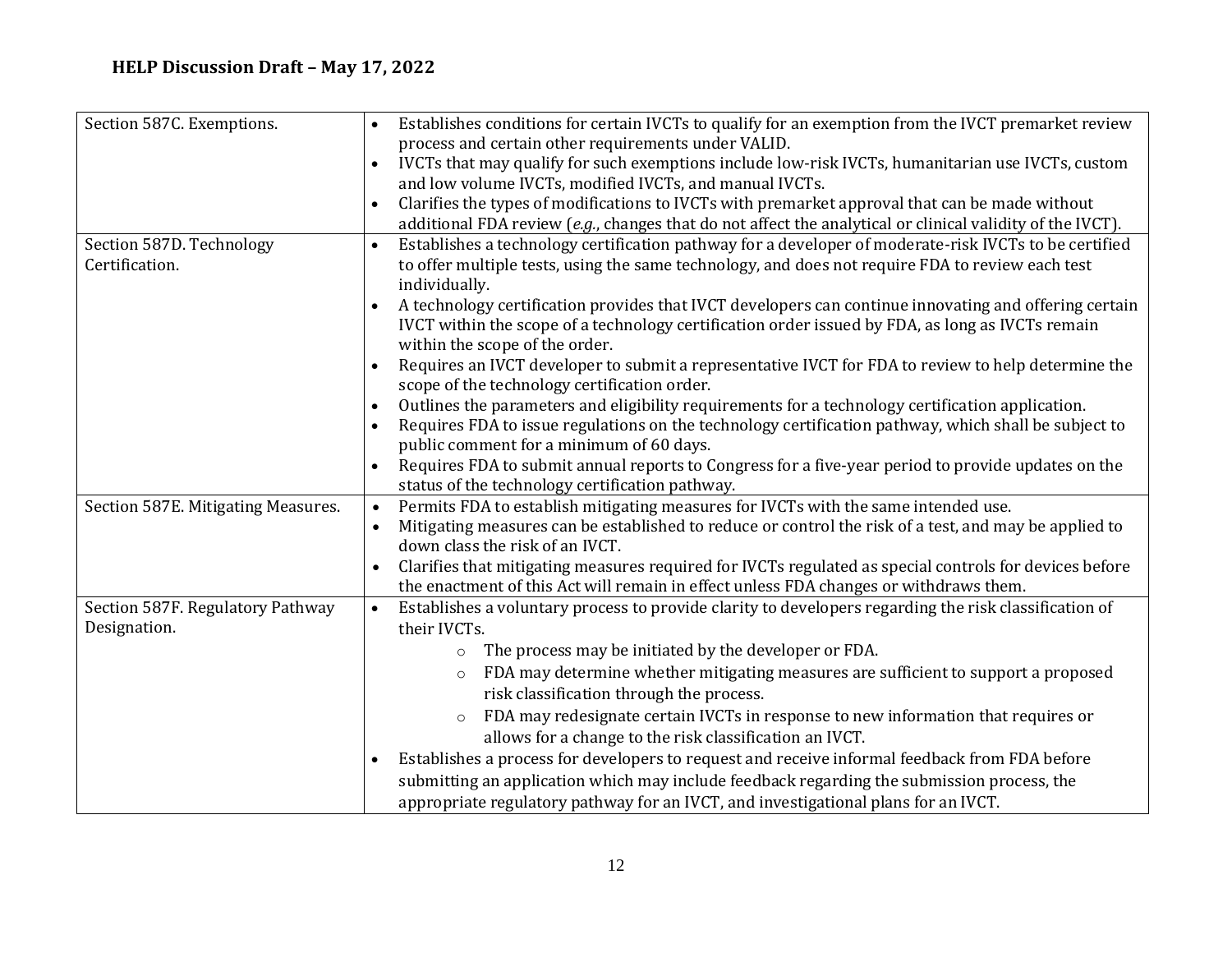|                                      |           | Establishes a process for FDA to change the regulatory designation of an IVCT or IVCTs with the same |
|--------------------------------------|-----------|------------------------------------------------------------------------------------------------------|
|                                      |           | indication for use in response to new information (such as new mitigating measures) or revoke any    |
|                                      |           | regulatory exemption for certain tests if there is a safety issue.                                   |
| Section 587G. Grandfathered In Vitro | $\bullet$ | Specifies that an IVCT that was developed by a laboratory with an existing high complexity           |
| Clinical Tests.                      |           | certificate under the Clinical Laboratory Improvement Amendments of 1988 (CLIA) and available        |
|                                      |           | for clinical use before the date of enactment of this legislation may continue to be offered in      |
|                                      |           | interstate commerce.                                                                                 |
|                                      |           | IVCTs that meet the criteria to be grandfathered are exempt from premarket review, labeling, test    |
|                                      |           | design, and quality requirements.                                                                    |
|                                      |           | Provides a process for FDA to request and review information from IVCT developers about              |
|                                      |           | grandfathered IVCTs to ensure that such IVCTs continue to be accurate and safe for patients.         |
|                                      |           | If FDA determines that an IVCT is no longer eligible for this exemption, an IVCT developer would     |
|                                      |           | be required to submit a premarket, abbreviated premarket, or technology certification                |
|                                      |           | application for review of such IVCT in accordance with the risks classification of the IVCT.         |
| Section 587H. Advisory Committees.   | $\bullet$ | Allows FDA to establish advisory committees or use previously established committees to solicit      |
|                                      |           | scientific recommendations.                                                                          |
| Section 587I. Breakthrough In Vitro  | $\bullet$ | Directs FDA to establish a program that promotes efficiency and flexibility in order to expedite     |
| Clinical Tests.                      |           | the development and priority review of IVCTs that are deemed as breakthrough technology.             |
|                                      |           | Defines a breakthrough IVCT as a technology that does not have an alternative on the market or       |
|                                      |           | the availability of which is in the best interest of patients or public health.                      |
| Section 587J. Registration and       | $\bullet$ | Requires IVCT developers to register and to list their IVCTs with FDA.                               |
| Listing.                             |           | Requires that IVCT developers provide FDA with listing information related to their IVCTs and        |
|                                      |           | submit relevant information to a publicly available on the FDA website.                              |
| Section 587K. Test Design and        |           | Requires all persons required to register under Section 587J to maintain quality requirements        |
| <b>Quality Requirements.</b>         |           | based on the type of test offered and where it is developed.                                         |
|                                      |           | Clarifies that FDA-regulated quality requirements apply only to the design and manufacturing of      |
|                                      |           | IVCTs and that the Centers for Medicare and Medicaid Services (CMS) will continue to regulate        |
|                                      |           | laboratory operations under CLIA.                                                                    |
| Section 587L. Labeling               | $\bullet$ | Specifies which types of IVCTs should meet applicable labeling requirements and outlines the         |
| Requirements.                        |           | information that must be contained in an IVCT's labeling, such as instructions for reporting         |
|                                      |           | adverse events, intended use of the IVCT, and warnings and limitations of the IVCT.                  |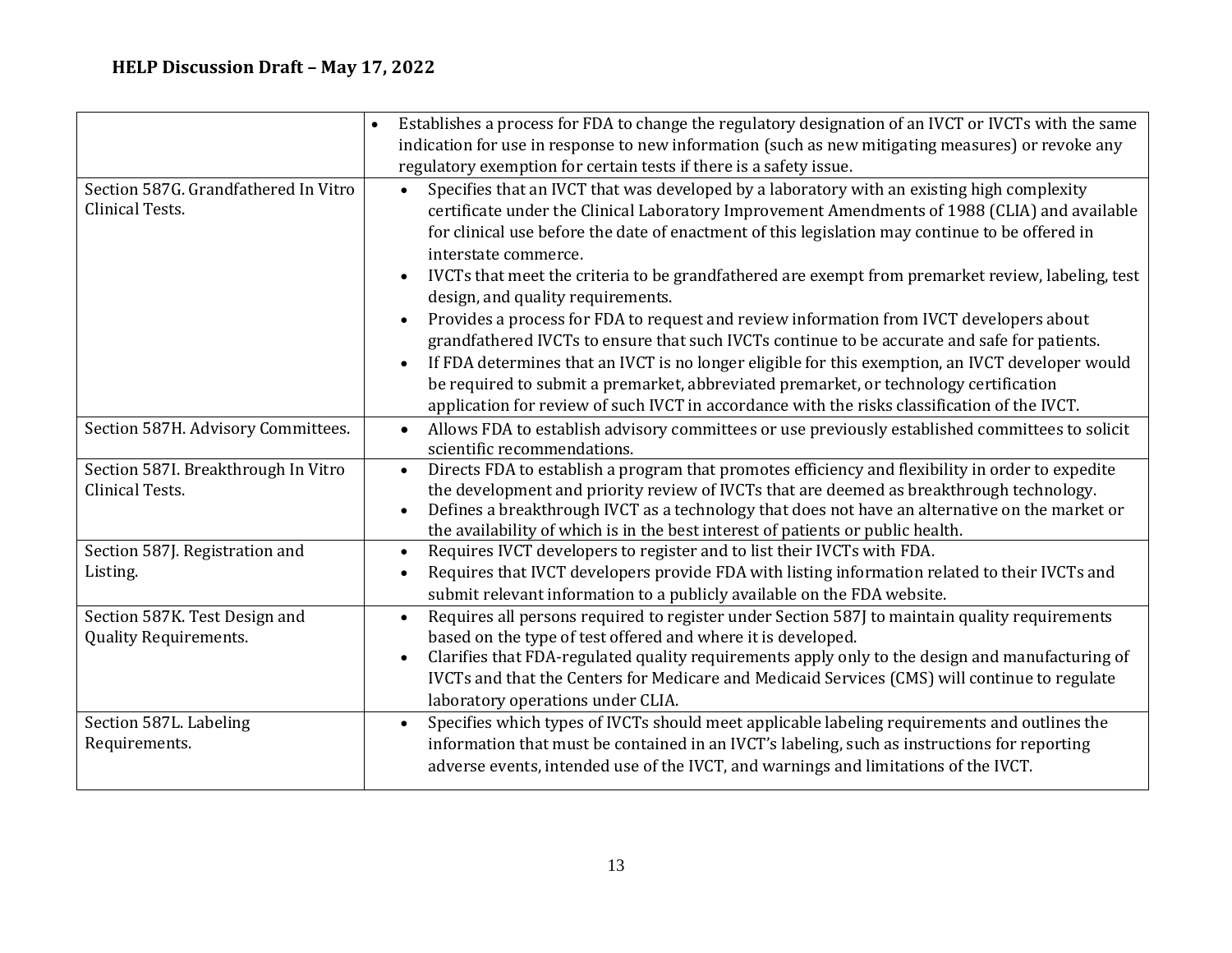|                                                                            | Specifies which labeling requirements do not apply to certain IVCTs including test instruments,<br>$\bullet$<br>analyte-specific reagents, and IVCTs for research or investigational use.                                                                                                                                                                                                      |
|----------------------------------------------------------------------------|------------------------------------------------------------------------------------------------------------------------------------------------------------------------------------------------------------------------------------------------------------------------------------------------------------------------------------------------------------------------------------------------|
|                                                                            |                                                                                                                                                                                                                                                                                                                                                                                                |
| Section 587M: Adverse Event<br>Reporting.                                  | Establishes a process for reporting adverse events associated with the use of IVCTs.<br>$\bullet$                                                                                                                                                                                                                                                                                              |
| Section 587N. Corrections and<br>Removals.                                 | Requires that when IVCT developers report to FDA when they voluntarily undertake a correction<br>or removal of an IVCT from the market in order to reduce a risk to health or remedy a violation<br>that may present a risk to health.                                                                                                                                                         |
| Section 5870. Restricted In Vitro<br><b>Clinical Tests.</b>                | Describes the circumstances under which FDA may add certain conditions on the approval of an<br>$\bullet$<br>IVCT to minimize patient risk and ensure analytical and clinical validity of the IVCT.                                                                                                                                                                                            |
| Section 587P. Appeals.                                                     | Directs FDA to provide a substantive summary of the scientific and regulatory reasoning for any<br>$\bullet$<br>significant decision made by FDA regarding the submission, review, or exemption of an IVCT.                                                                                                                                                                                    |
|                                                                            | Outlines the process by which any person may request a supervisory review of any significant<br>$\bullet$<br>decision made by FDA related to an IVCT by the next supervisory level or higher above that<br>person.                                                                                                                                                                             |
| Section 587Q. Accredited Persons.                                          | Provides the authority for FDA to accredit qualified entities to review and make<br>$\bullet$<br>recommendations on IVCT applications for both premarket approval and technology<br>certification, and to conduct inspections of IVCT developers.                                                                                                                                              |
| Section 587R. Recognized Standards.                                        | Authorizes FDA recognize national and international standards for IVCTs to meet the<br>$\bullet$<br>requirements under Subchapter J. Previously recognized device standards shall be considered<br>recognized standards.                                                                                                                                                                       |
| Section 587S. Investigational Use.                                         | Directs FDA to establish a process for applying for exemptions from Subchapter J for IVCTs used<br>$\bullet$<br>for research purposes (investigational use).                                                                                                                                                                                                                                   |
|                                                                            | Requires IVCT developers to maintain records documenting the use of investigational IVCTs and<br>provide to FDA research plans for the development of such IVCTs.                                                                                                                                                                                                                              |
| Section 587T. Collaborative<br>Communities for In Vitro Clinical<br>Tests. | Allows FDA to participate in collaborative communities composed of stakeholders to solicit<br>$\bullet$<br>recommendations regarding the regulation of IVCTs.                                                                                                                                                                                                                                  |
| Section 587U. Comprehensive Test<br><b>Information System.</b>             | Directs FDA to create and maintain a website to provide information about IVCTs on the market,<br>$\bullet$<br>making certain information available to providers and consumers.<br>The website will also serve as a secure portal for the submission of premarket applications and<br>$\bullet$<br>technology certification applications, registration and listing, and adverse event reports. |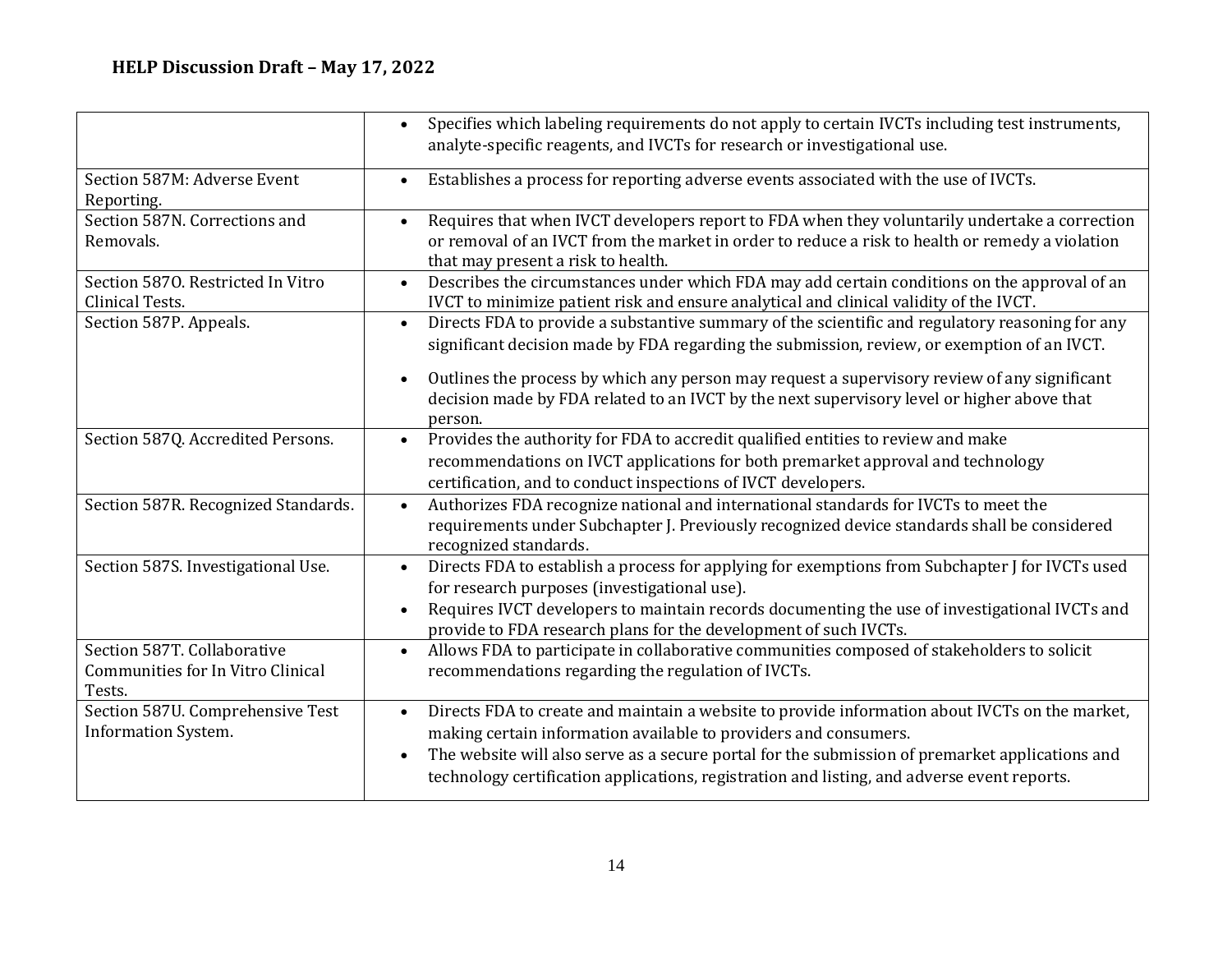| Section 587V. Preemption.                           | Prohibits State, Tribal, or local governments from establishing or continuing any IVCT regulations<br>that are different from those established by the VALID Act.<br>Allows state laws that were in existence prior to Jan 1, 2022, to remain in effect as long as they do<br>not impose requirements that differ from any requirement of VALID.<br>Clarifies that nothing in the act shall be construed to modify any action for damages or the<br>liability of any person under the law of any State, or shift liability to health care practitioners or<br>other users.                                                                                   |
|-----------------------------------------------------|--------------------------------------------------------------------------------------------------------------------------------------------------------------------------------------------------------------------------------------------------------------------------------------------------------------------------------------------------------------------------------------------------------------------------------------------------------------------------------------------------------------------------------------------------------------------------------------------------------------------------------------------------------------|
| Section 587W. Adulteration.                         | Lists circumstances in which an IVCT would be deemed to be adulterated.                                                                                                                                                                                                                                                                                                                                                                                                                                                                                                                                                                                      |
| Section 587X. Misbranding.                          | Lists circumstances in which an IVCT would be deemed to be misbranded.<br>$\bullet$                                                                                                                                                                                                                                                                                                                                                                                                                                                                                                                                                                          |
| Section 587Y. Postmarket<br>Surveillance.           | Allows FDA to require, by order, IVCT developers to conduct postmarket surveillance of their<br>$\bullet$<br><b>IVCTs.</b>                                                                                                                                                                                                                                                                                                                                                                                                                                                                                                                                   |
| Section 587Z. Electronic Format for<br>Submissions. | Requires all IVCT submissions completed under Subchapter J to be made electronically.<br>$\bullet$                                                                                                                                                                                                                                                                                                                                                                                                                                                                                                                                                           |
| Section 587AA. Postmarket<br>Remedies.              | Allows FDA to order an IVCT developer to submit a plan to notify individuals subject to risk,<br>$\bullet$<br>repair, replace, or provide a refund for a premarket-approved IVCT that is found to present an<br>unreasonable risk of substantial harm to public health and no more practicable means is<br>available under the FD&C Act, after affording the developer opportunity for an informal hearing.<br>Allows FDA to direct the IVCT developer to immediately cease distribution of the IVCT and notify<br>entities or individuals that use the test if a premarket-approved IVCT is found to cause serious<br>adverse health consequences or death. |
| Section 587BB. Applicability.                       | Specifies that FDA shall avoid issuing or enforcing regulations or guidance that are duplicative of<br>$\bullet$<br>regulations or guidance issued under CLIA.<br>Stipulates that provisions under Subchapter J will not restrict a provider's ability to administer or<br>prescribe an approved IVCT, or otherwise limit the practice of medicine.                                                                                                                                                                                                                                                                                                          |
| Section 587CC. Judicial Review.                     | Specifies that any person adversely affected by an order issued under 587B or 587D may file a<br>$\bullet$<br>petition with a relevant court to seek judicial review of such order within 30 days of such order.                                                                                                                                                                                                                                                                                                                                                                                                                                             |
| Section 824. Enforcement and Other<br>Provisions.   | Details the circumstances under which IVCTs would be in violation of the Federal Food, Drug, and<br>$\bullet$<br>Cosmetic Act (FDCA) and subject to existing relevant penalties of the FDCA.                                                                                                                                                                                                                                                                                                                                                                                                                                                                 |
| Section 825. Transition.                            | Sets the effective date of the VALID Act to October 1, 2027, subject to some exceptions.<br>$\bullet$<br>Allows for the establishment of mitigating measures in advance of the effective date of the<br>VALID Act to ease the transition for developers.                                                                                                                                                                                                                                                                                                                                                                                                     |